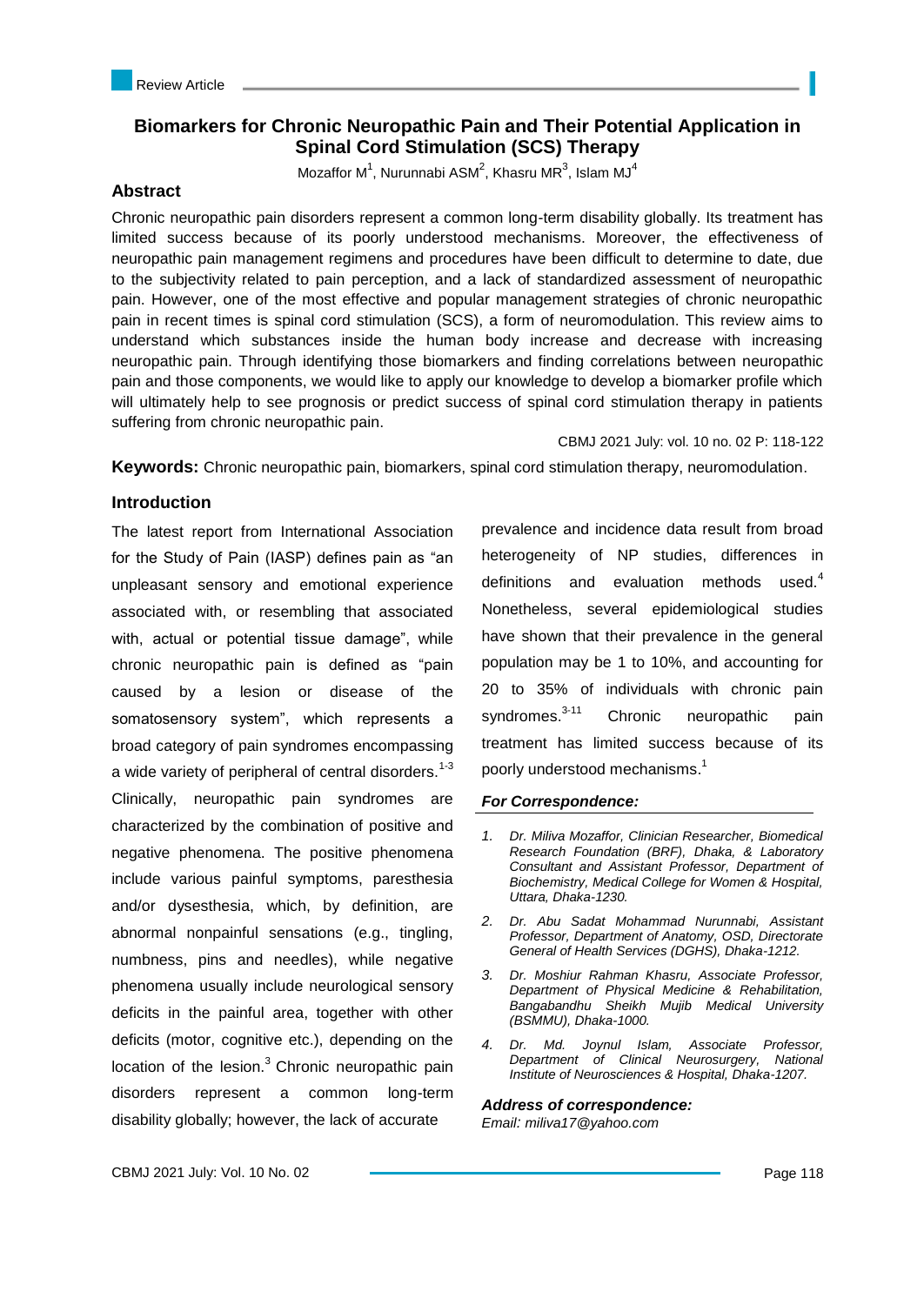#### Review Article

Moreover, the effectiveness of neuropathic pain management regimens and procedures have been difficult to determine till to date, due to the subjectivity related to pain perception, and a lack of standardized assessment of neuropathic pain.3,4,12,13 Pharma industries strive continuously on development of new molecules to control neuropathic pain; symptoms also improve by available drug treatments. However, tricyclic antidepressants (TCAs), Calcium channel α2δ ligands, common analgesics and opioids carry significant adverse events, if they are used as long-term therapy.<sup>14,15</sup> Among the latest alternative options are lesional surgery at the dorsal root entry zone or a number of neuromodulation procedures.<sup>15-17</sup> However, one of the most effective and popular neuromodulation management strategies in recent times is spinal cord stimulation (SCS) therapy, which is able to actually decrease neuropathic pain in many syndromes such as in failed back surgery syndrome (FBSS), complex regional pain syndrome (CRPS) type I and II, postherpetic neuralgia and pure radicular pain. 17- <sup>20</sup> One consensus on pathophysiology of chronic neuropathic pain is that pain is caused often by inflammation and/or nerve injury, which invariably relates to biological expression of cytokines, neurotransmitters, and structural proteins.<sup>15,21</sup> Hence, there must be changes in some of the biomarkers levels associated with neuropathic pain before and after SCS therapy. This review aims to understand which substances inside the human body increase and decrease with increasing neuropathic pain and act inversely in spinal cord stimulation (SCS).

### **Spinal Cord Stimulation (SCS) Therapy**

Advanced modalities for the treatment of chronic pain like neuromodulation has developed rapidly since the evidence on the electrical inhibition of

pain by the stimulation of the dorsal column which was published almost 55 years back. $22 \ln$ traditional practice of SCS therapy, the objective is to replace the pain sensation with paresthesia that requires mapping of stimulation to the specific region of pain.<sup>15,22</sup> The anticipation is that the electrical current alters pain processing by masking the sensation of pain with a comfortable tingling or paresthesia. The stimulation is provided either through electrodes that are placed percutaneously into the epidural space or through a surgical paddle lead that is delivered via a laminotomy.<sup>17,19,23,24</sup> These devices deliver stimulation frequencies between 2 and 1200Hz; however, in most cases, frequencies have been utilized at 40-60Hz. $17,19,23,24$  Patients typically undergo a trial of such neuromodulation with an external power source and if the trial proves to be positive and compelling, they subsequently have a subcutaneously implanted pulse generator (very similar to a pace-maker) for the long-term therapy.<sup>23,24</sup> While it is generally believed that spinal cord stimulation inhibits pain transmission in the dorsal horn, the exact mechanisms by which SCS relieves neuropathic pain is unknown.<sup>15,23,24</sup> However, the main goals of spinal cord stimulation are to improve physical function and quality of life.<sup>18,24</sup>

# **Biomarkers Associated with Chronic Neuropathic Pain**

Current advanced research suggests that different biomarkers e.g., cytokines, either positively or negatively correlate with the chronic pain phenomena.<sup>21,25</sup> However, that negative or positive correlation mainly depends on the characteristics of the cytokines.<sup>25</sup> Cytokines are signaling proteins, either pro-inflammatory or antiinflammatory in nature, and they help mediate activation, differentiation, and proliferation of the immune cells.<sup>25</sup>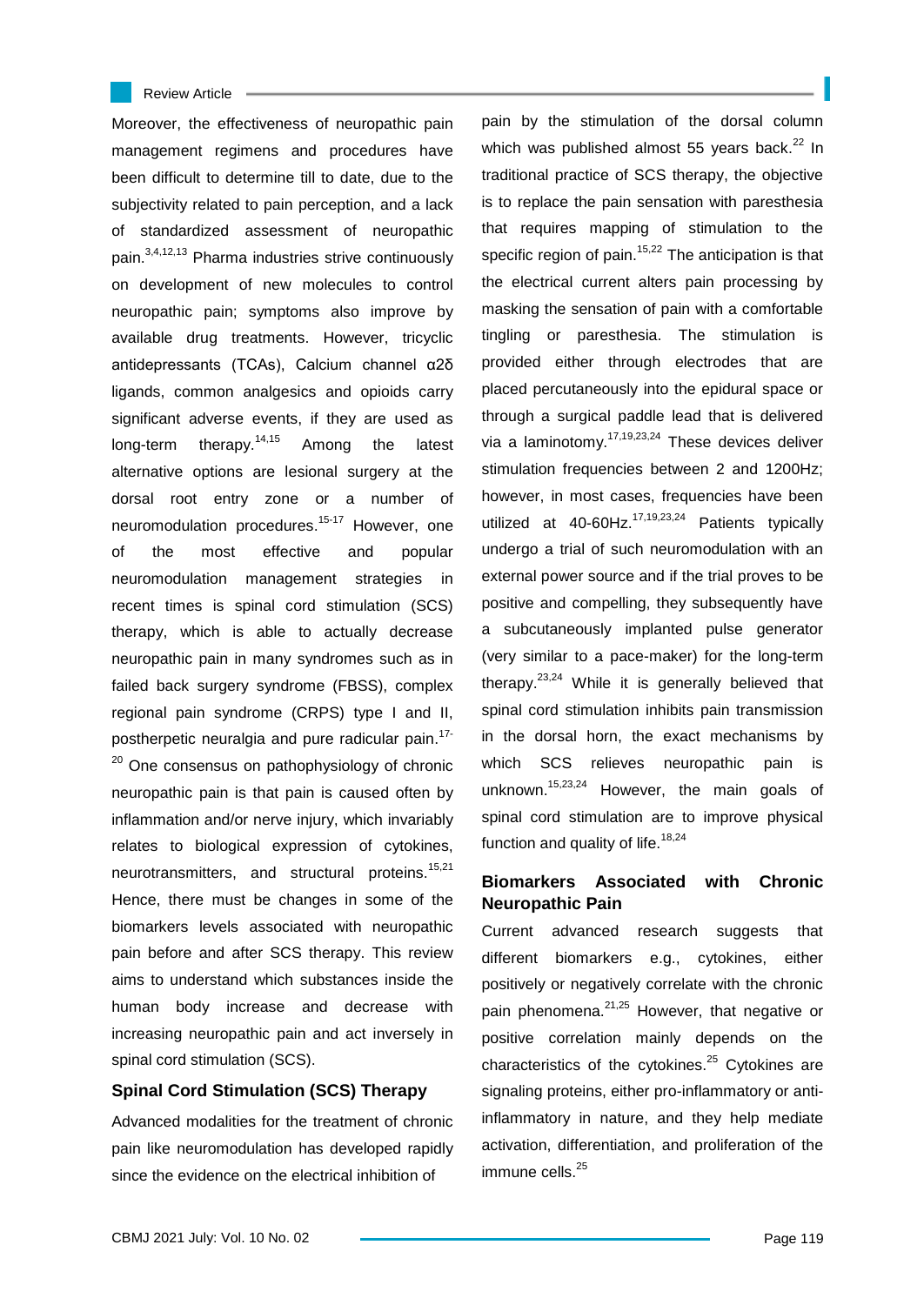Review Article

Table-I below shows important roles played by different biomarkers: pro-inflammatory cytokines such as IL-1β, IL-6, IL-2, IL-33, CCL3, CXCL1, CCR5, and TNF-α, and anti-inflammatory cytokine, IL-4, and the CCL3-neutralizing antibody, as found in different literature. $26-36$  We know that the immune system depends on the balance between pro-inflammatory and antiinflammatory forces. $25$  Higher levels of pro- and lower levels of anti-inflammatory cytokines have been demonstrated in patients with chronic neuropathic pain conditions.26-36 Given that fact, it is assumed that SCS therapy reverse the situation, i.e., increase the levels of anti- and decrease pro-inflammatory components.

**Table-I:** Role of different biomarkers in chronic neuropathic pain<sup>26-36</sup>

| Cytokines/<br><b>Chemokines</b> | Pain      | <b>Diagnosis</b>            |
|---------------------------------|-----------|-----------------------------|
| $TNF-\alpha$                    | Increased | Neuropathic Pain/CRPS       |
|                                 |           | Fibromyalgia                |
| $IL-1\beta$                     | Increased | <b>Tension Headache</b>     |
|                                 |           | Neuropathic Pain/CRPS       |
| $IL-2$                          | Increased | Neuropathic Pain/CRPS       |
| $II - 6$                        | Increased | Fibromyalgia                |
|                                 |           | Neuropathic Pain/CRPS       |
|                                 |           | Tension Headache            |
|                                 |           | <b>Chronic Constriction</b> |
|                                 |           | <u>Injury</u>               |
| $IL-8$                          | Increased | Fibromyalgia                |
|                                 |           | <b>Tension Headache</b>     |
| $IL-33$                         | Increased | <b>Chronic Constriction</b> |
|                                 |           | Injury                      |
| CXCL <sub>1</sub>               | Increased | Chronic Constriction        |
|                                 |           | Injury                      |
| CCL <sub>3</sub>                | Increased | <b>Chronic Constriction</b> |
|                                 |           | Injury                      |
| CCR <sub>5</sub>                | Increased | <b>Chronic Constriction</b> |
|                                 |           | Injury                      |
| $IL-10$                         | Decreased | Neuropathic Pain/CRPS       |
|                                 |           | Fibromyalgia                |
| $II -4$                         | Decreased | Neuropathic Pain/CRPS       |

## **Conclusion**

Evidence suggests that chronic pain either inflammation-induced or nerve injury-induced can be mobilized by the application of the spinal cord

stimulation (SCS) therapy. From abovementioned roles of the biomarkers, we assume that during the SCS procedure, there is a relative reduction of some of the pro-inflammatory cytokines, while some of the anti-inflammatory cytokines increase. Observing those biomarkers levels in the body will ultimately help to see prognosis or predict success of spinal cord stimulation (SCS) therapy in patients suffering from chronic neuropathic pain.

## **References**

- *1. Raja SN, Carr DB, Cohen M, Finnerup NB, Flor H, Gibson S, et al. The revised International Association for the Study of Pain definition of pain: concepts, challenges, and compromises. Pain. 2020;161(9):1976-82.*
- *2. Jensen TS, Baron R, Haanpää M, Kalso E, Loeser JD, Rice ASC, et al. A new definition of neuropathic pain. Pain. 2011;152(10):2204-5.*
- *3. Bouhassira D. Neuropathic pain: Definition, assessment and epidemiology. Rev Neurol (Paris). 2019;175(1-2):16-25.*
- *4. Posso IP, Palmeira CCA, Vieira EBM. Epidemiology of neuropathic pain. Rev Dor (São Paulo). 2016;17(Suppl 1):S11-4.*
- *5. Hall GC, Carroll D, Parry D, McQuay HJ. Epidemiology and treatment of neuropathic pain: the UK primary care perspective. Pain. 2006;122(1-2):156-62.*
- *6. Torrance N, Smith BH, Bennett MI, Lee AJ. The epidemiology of chronic pain of predominantly neuropathic origin. Results from a general population survey. J Pain. 2006;7(4):281-9.*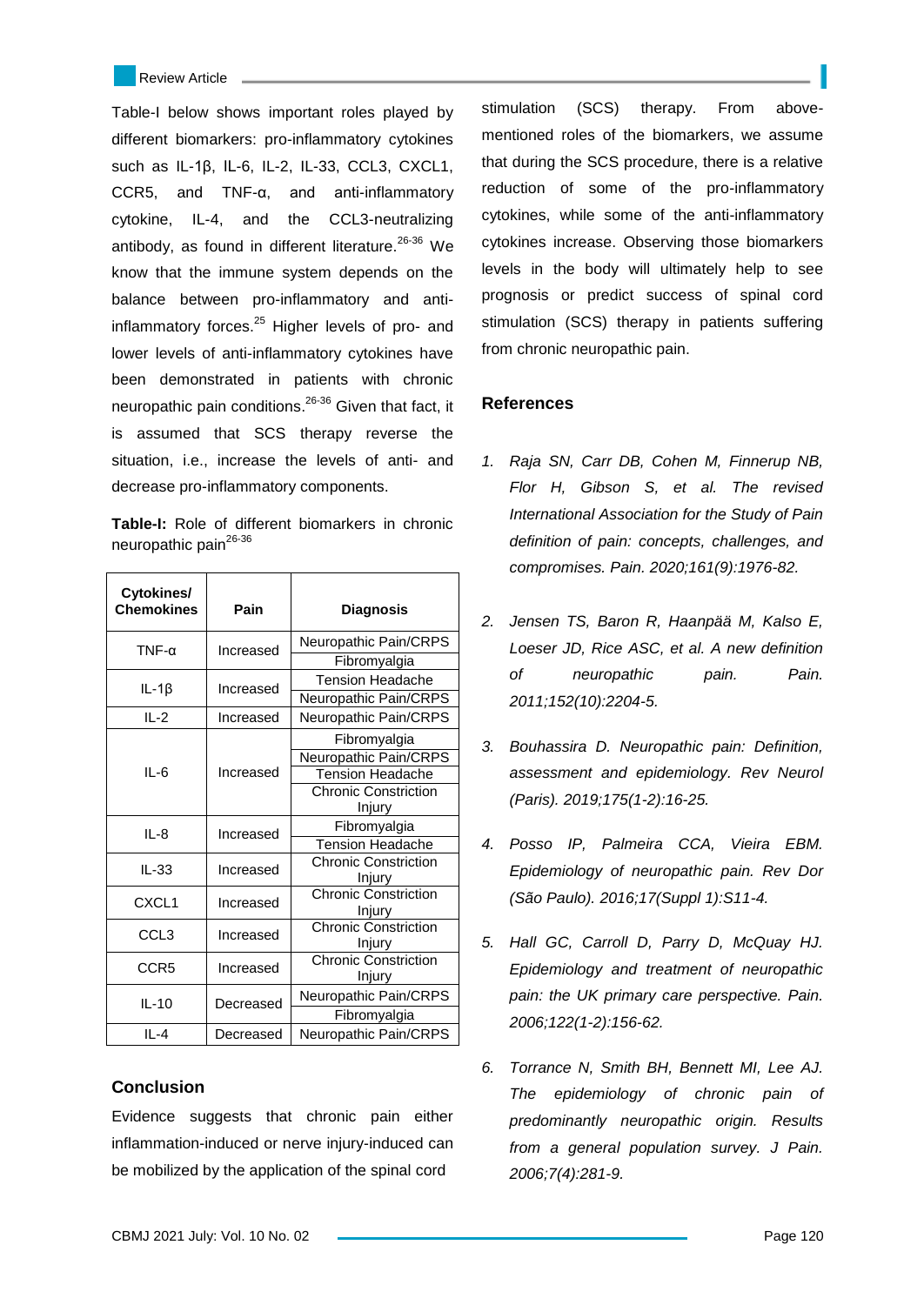- Review Article
- *7. Bouhassira D, Lantéri-Minet M, Attal N, Laurent B, Touboul C. Prevalence of chronic pain with neuropathic characteristics in the general population. Pain. 2008;136(3):380-7.*
- *8. Ohayon MM, Stingl JC. Prevalence and comorbidity of chronic pain in the German general population. J Psychiatr Res. 2012;46(4):444-50.*
- *9. Smith BH, Torrance N. Epidemiology of neuropathic pain and its impact on quality of life. Curr Pain Headache Rep. 2012;16(3):191-8.*
- *10. Harifi G, Amine M, Ait Ouazar M, Boujemaoui A, Ouilki I, Rekkab I, et al. Prevalence of chronic pain with neuropathic characteristics in the Moroccan general population: a national survey. Pain Med. 2013;14(2):287- 92.*
- *11. vanHecke O, Austin SK, Khan RA, Smith BH, Torrance N. Neuropathic pain in the general population: a systematic review of epidemiological studies. Pain. 2014;155(4):654-62.*
- *12. Treede RD. The International Association for the Study of Pain definition of pain: as valid in 2018 as in 1979, but in need of regularly updated footnotes. Pain Rep. 2018;3(2):e643.*
- *13. Attal N. Chronic neuropathic pain: mechanisms and treatment. Clin J Pain. 2000;16(3 Suppl):S118-30.*
- *14. Fornasari D. Pharmacotherapy for Neuropathic Pain: A Review. Pain Ther. 2017;6(Suppl 1):25-33.*
- *15. Colloca L, Ludman T, Bouhassira D, Baron R, Dickenson AH, Yarnitsky D, et al. Neuropathic pain. Nat Rev Dis Primers. 2017;3:17002.*
- *16. Dworkin RH, O'Connor AB, Kent J, Mackey SC, Raja SN, Stacey BR, et al. Interventional management of neuropathic pain: NeuPSIG recommendations. Pain. 2013;154(11):2249-61.*
- *17. Cruccu G, Aziz TZ, Garcia-Larrea L, Hansson P, Jensen TS, Lefaucheur JP, et al. EFNS guidelines on neurostimulation therapy for neuropathic pain. Eur J Neurol. 2007;14(9):952-70.*
- *18. Lee AW, Pilitsis JG. Spinal cord stimulation: indications and outcomes. Neurosurg Focus. 2006;21(6):E3.*
- *19. Dones I, Levi V. Spinal cord stimulation for neuropathic pain: current trends and future applications. Brain Sci. 2018;8(8):138.*
- *20. Song JJ, Popescu A, Bell RL. Present and potential use of spinal cord stimulation to control chronic pain. Pain Physician. 2014;17(3):235-246.*
- *21. Clark AK, Old EA, Malcangio M. Neuropathic pain and cytokines: current perspectives. J Pain Res. 2013;6:803-14.*
- *22. Shealy CN, Mortimer JT, Reswick JB. Electrical inhibition of pain by stimulation of the dorsal columns: preliminary clinical report. Anesth Analg. 1967;46(4):489-491.*
- *23. Deer TR, Krames E, Mekhail N, Pope J, Leong M, Stanton-Hicks M, et al. The appropriate use of neurostimulation: new and evolving neurostimulation therapies and applicable treatment for chronic pain and selected disease states. Neuromodulation Appropriateness Consensus Committee. Neuromodulation. 2014;17(6):599-615.*